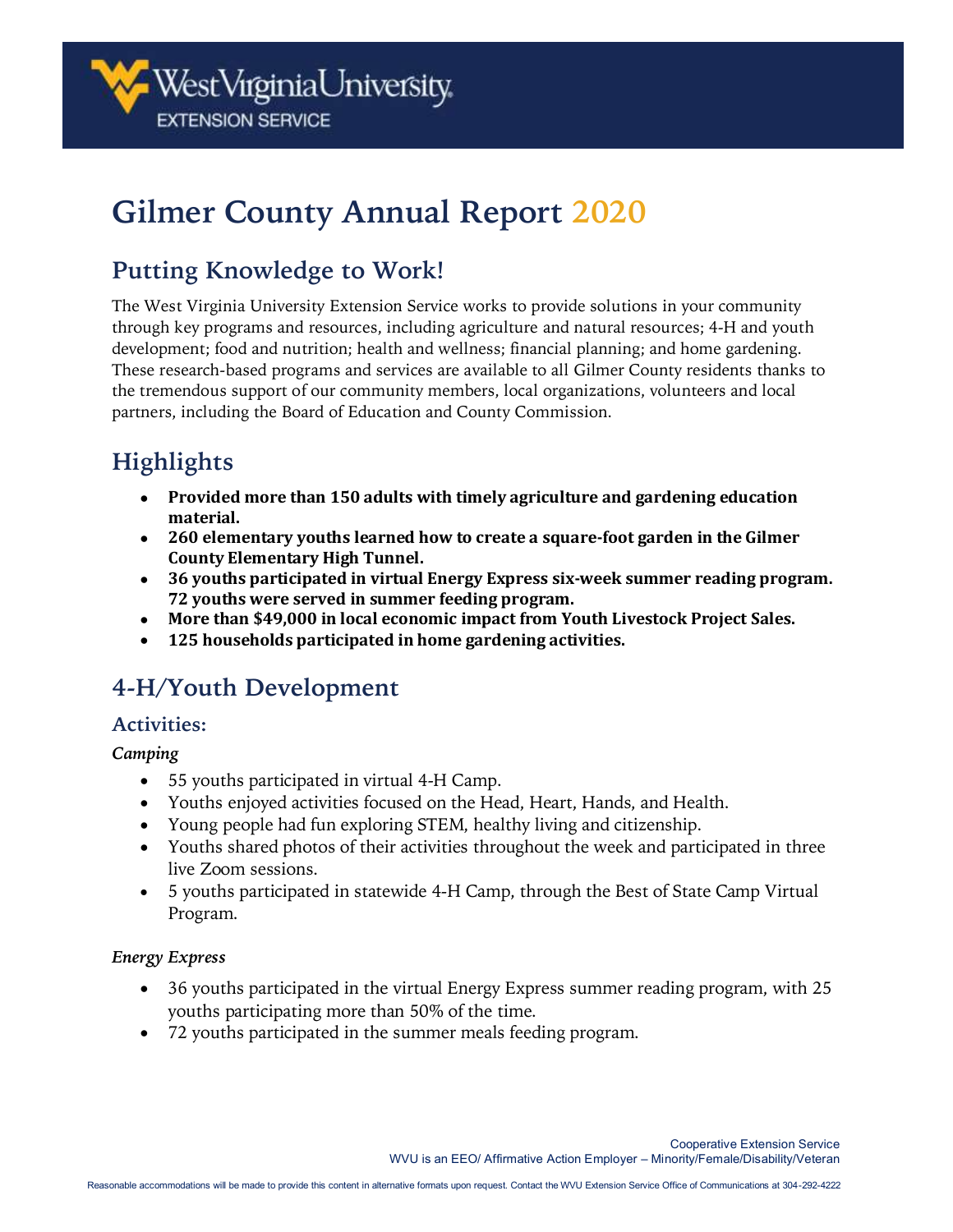### *Traditional 4-H Programming and Clubs*

- There are currently five active 4-H clubs in Gilmer County serving more than 85 youths. After a short hiatus, there is once again a club in Glenville, the Glenville Gators, with eight youths and three Cloverbuds enrolled.
- Youth participants completed 67 4-H projects with exhibits, including two non-livestock projects completed by two different youths.

### *Special Interest Programs*

- 31 youths completed 67 projects (art, baking and talent) as part of the 4-H Round-Up.
- In scholarships, 4-H member participation was steady in 2020. An intermediate age group was added to allow for increased participation from 2019.
- 600 Gilmer County youths received "See them Sprout" growing kits as part of educational programing provided by Gilmer County Extension.

### **Agriculture and Natural Resources**

### *Youth Livestock (Both 4-H and FFA)*

- 65 market and breeding livestock projects were completed by 24 youths.
- \$49,585 was grossed during the Gilmer County Youth Livestock Sale.
- \$3,585 of resale livestock was donated back to the Gilmer County Recreation Center.

#### *Agriculture and Natural Resource Education*

- 5 farm visits were conducted to assist with agriculture related problem solving, such as weed identification, pesticide recommendations and farm management.
- More than 100 phone calls were taken to assist farmers and homeowner with agriculture and natural resource related questions and problem solving.
- 15 farmers requested additional assistance in understanding their soil test results.

#### *Gardening Programs & Education*

- 11 FFA students and 8 adult volunteers assisted in building raised beds at the Gilmer County Elementary School High Tunnel.
- More than 80 households participated in the 2020 Grow This! Garden Challenge.
- 45 households participated in the Spring Berry and Vegetable Plant Group Order. In doing so, they diversified their gardens with perennial producing plants.
- 7 homesite visits were conducted to assist gardeners with pest identification, problem solving and recommendations.

#### *Agriculture STEM Education*